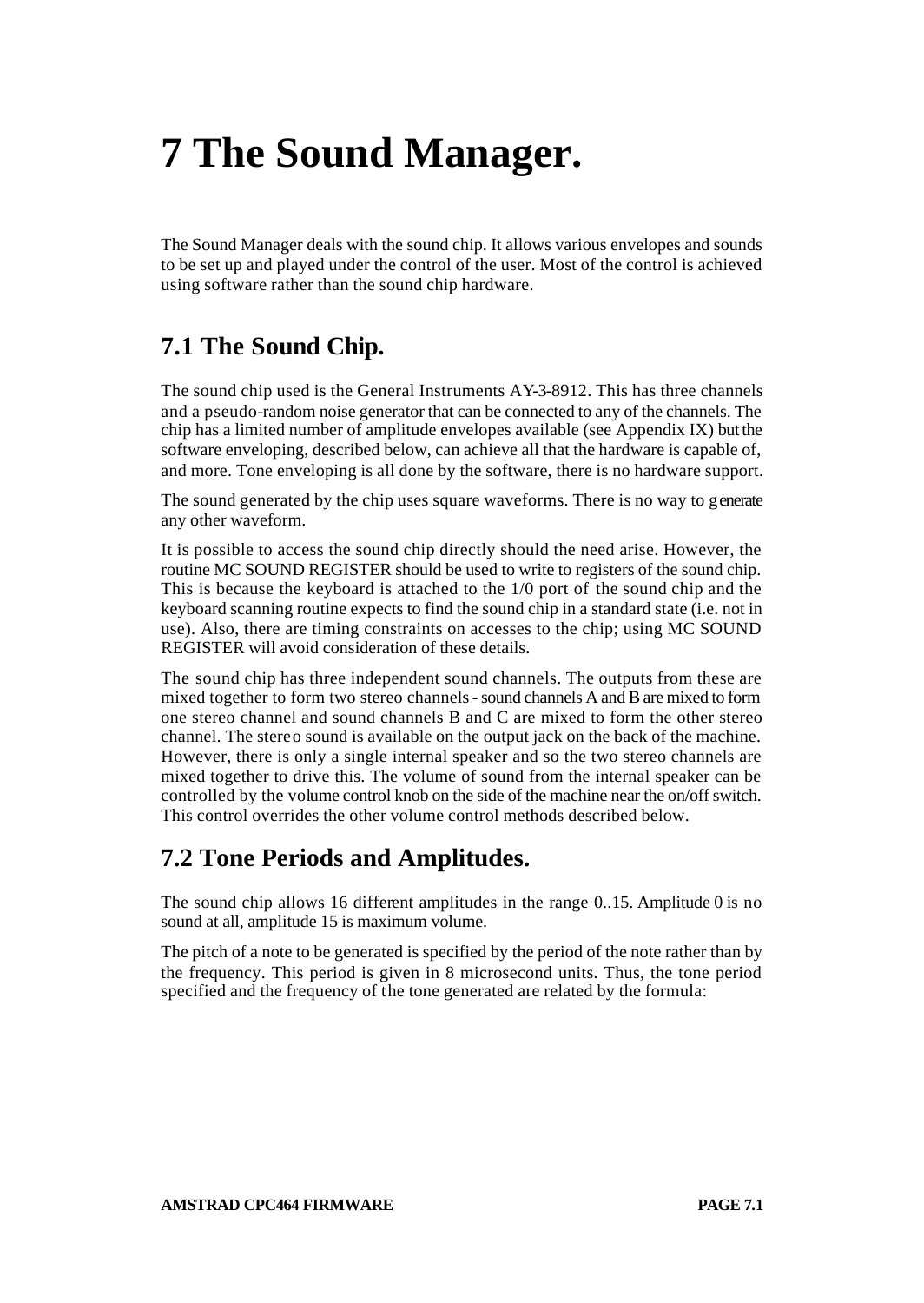Tone period  $= 125000$  / Frequency

See Appendix VIII for a list of the suggested periods for generating musical notes.

## **7.3 Enveloping.**

Real sounds rarely have a constant volume. Enveloping allows an approximation to the variation in volume of real sounds to be made. The sound is split into a number of sections each of which can increase the volume, decrease the volume, or keep it constant. The length of these sections can be varied, as can the rate of increase or decrease in volume. For example, a note generated by a musical instrument may be considered to have 3 sections as follows:

| Attack:  | The volume of the note rises rapidly to its peak.                    |
|----------|----------------------------------------------------------------------|
| Sustain: | The volume of the note remains constant while the note is<br>played. |
| Decay:   | The volume falls away slowly to zero as the note finishes.           |
|          |                                                                      |

The Sound Manager allows two types of envelopes; amplitude envelopes to control a Attack Sustain Decay

sound's volume and tone envelopes to control its pitch (the pitch is varied in much the same way as the volume). The user can set up to 15 different envelopes of each type. The exact formats of the data blocks specifying envelopes are given in SOUND AMPL ENVELOPE and SOUND TONE ENVELOPE.

#### **a. Amplitude envelopes.**

An amplitude envelope is used to control the volume and length of a sound. It can have up to five sections. Each section can be either a hardware or a software section. Software sections are either absolute or relative.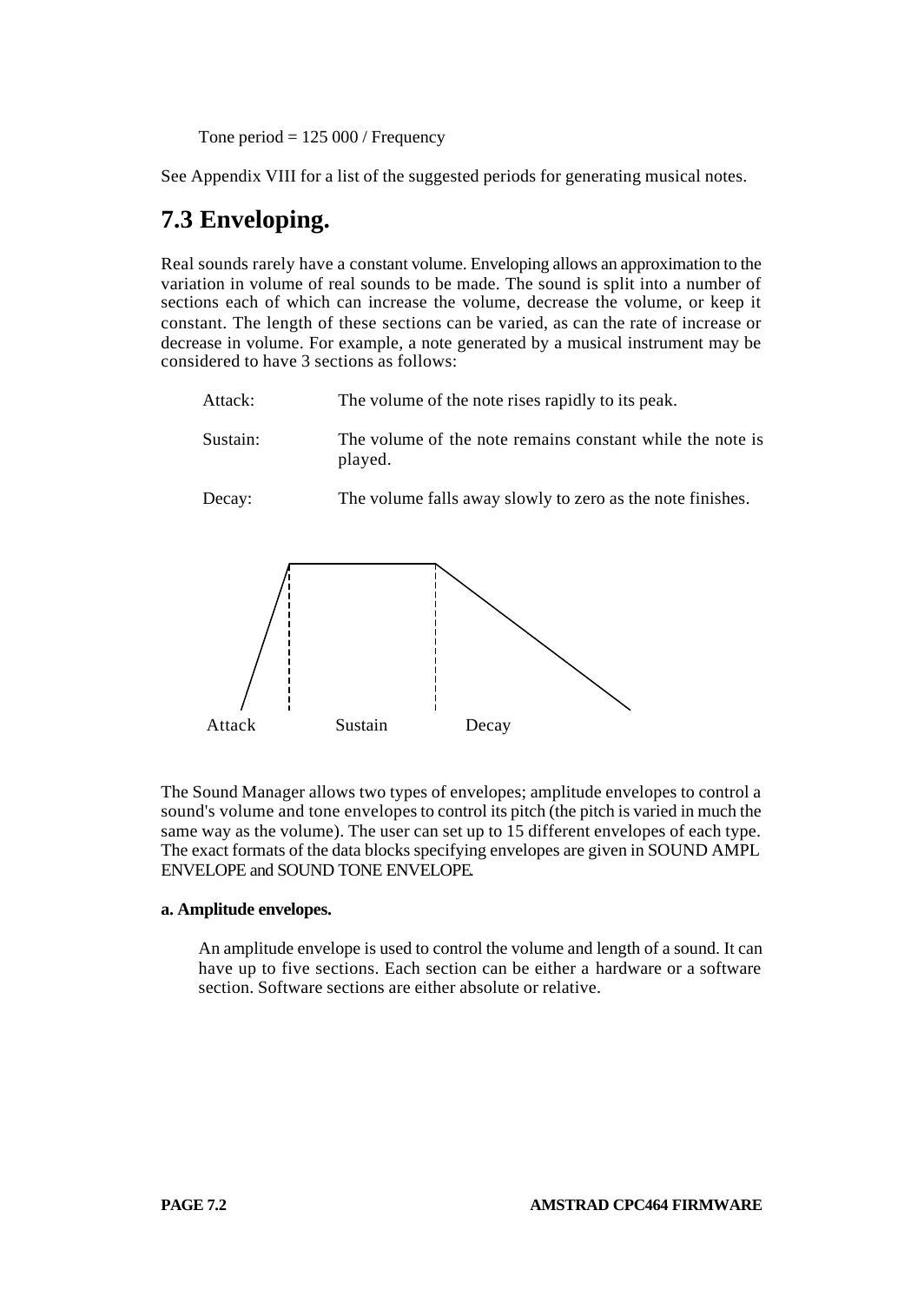Hardware sections write values into the sound chip registers 11, 12 and 13 to set up a hardware envelope. (See Appendix IX for a description of the sound chip registers). Generally a hardware section will be followed by a software section that does nothing except wait for a time long enough for the hardware envelope to operate.

An absolute software section specifies a volume to set and a time to wait before obeying the next section.

A relative software section specifies an step size, a number of steps and a time to wait. For each step requested, the current volume is changed by the given step size and then the Sound Manager waits for the given time after each step before obeying the next step.

Amplitude envelopes are set by calling SOUND AMPL ENVELOPE.

#### **b. Tone envelopes.**

A tone envelope controls the pitch of the sound. It can have up to five sections. Each section can be either an absolute or a relative section. The sections of a tone envelope are not necessarily related to those of an amplitude envelope.

An absolute section specifies a tone period to set and a time to wait before obeying the next section.

A relative section specifies an step size, a number of steps and a time to wait. For each step requested, the current tone period is changed by the given step size and then the Sound Manager waits for the given time after each step before obeying the next step.

If the tone envelope is completed before the sound duration expires (see section 7.4f) then the final pitch is held constant. Alternatively, tone envelopes can be set to repeat themselves automatically. This allows tremulo effects to be created.

Tone envelopes are set by calling SOUND TONE ENVELOPE.

## **7.4 Sound Commands.**

When a sound is given to the Sound Manager to be played, by calling SOUND QUEUE, a lot of information needs to be specified. This is described briefly below. The detailed layout of a sound command data block is described in SOUND QUEUE.

#### **a. Initial tone period.**

The sound is issued with an initial tone period. The pitch of the sound can be varied from this initial value using a tone envelope. If no tone envelope is specified the pitch remains constant. An initial tone period of zero means no tone is to be generated, presumably the sound is to be pure noise (see (e) below).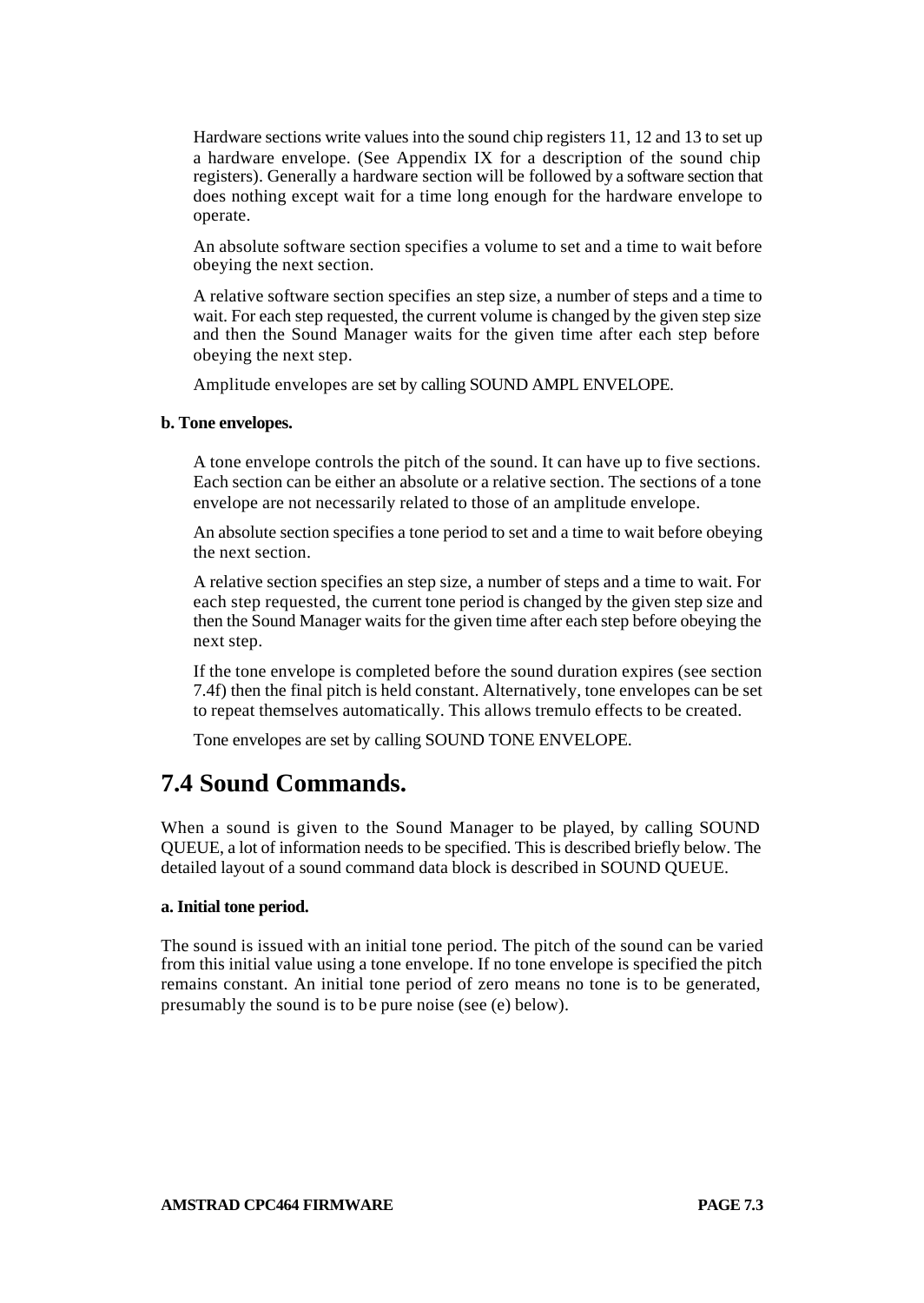#### **b. Initial volume.**

The sound is issued with an initial volume. The volume of the sound can be varied from this initial value using an amplitude envelope. If no amplitude envelope is specified then the volume remains constant.

#### **c. Tone envelope.**

This specifies which tone envelope to use. If no envelope is specified then the pitch of the sound remains constant.

#### **d. Amplitude envelope.**

This specifies which amplitude envelope to use. If no envelope is specified then default system envelope is used. This keeps the volume of the sound constant and lasts for 2 seconds.

#### **e. Noise period.**

If the noise period is zero then no noise is to be added to the sound. Any other value sets the period for the pseudorandom noise generator and adds noise to the tone generated. Note that there is only one noise generator and so if two sounds are to use it at the same time they will need to agree on the period.

#### **f. Duration.**

The length of a sound can be specified in two ways, either as an absolute time (duration) or as a number of operations of the amplitude envelope. In the latter case the envelope is run one or more times and the sound finishes when the envelope has been executed the specified number of times. In the former case, if the duration finishes before the envelope (if any) then the sound is cut short. If the duration is longer than the envelope then the final amplitude is held until the duration expires.

#### **g. Channels and Synchronisation Bits.**

The sound can be issued to one or more channels. If a sound is issued to more than one channel then these channels automatically rendezvous with each other. Rendezvous requirements can be set explicitly as well. Also the sound can be held or the sound queue can be flushed (see section 7.6).

## **7.5 Sound Queues.**

Each channel has a queue associated with it. Each queue has space to store at least three sounds. The sound at the head of each queue may be running and making music on its channel or it may be waiting for various synchronisation requirements (see 7.6 below). When a sound command is issued the sound is placed into the queues for the channels specified by the command. When the sound reaches the head of the queue, and providing its synchronisation requirements are met, it is executed.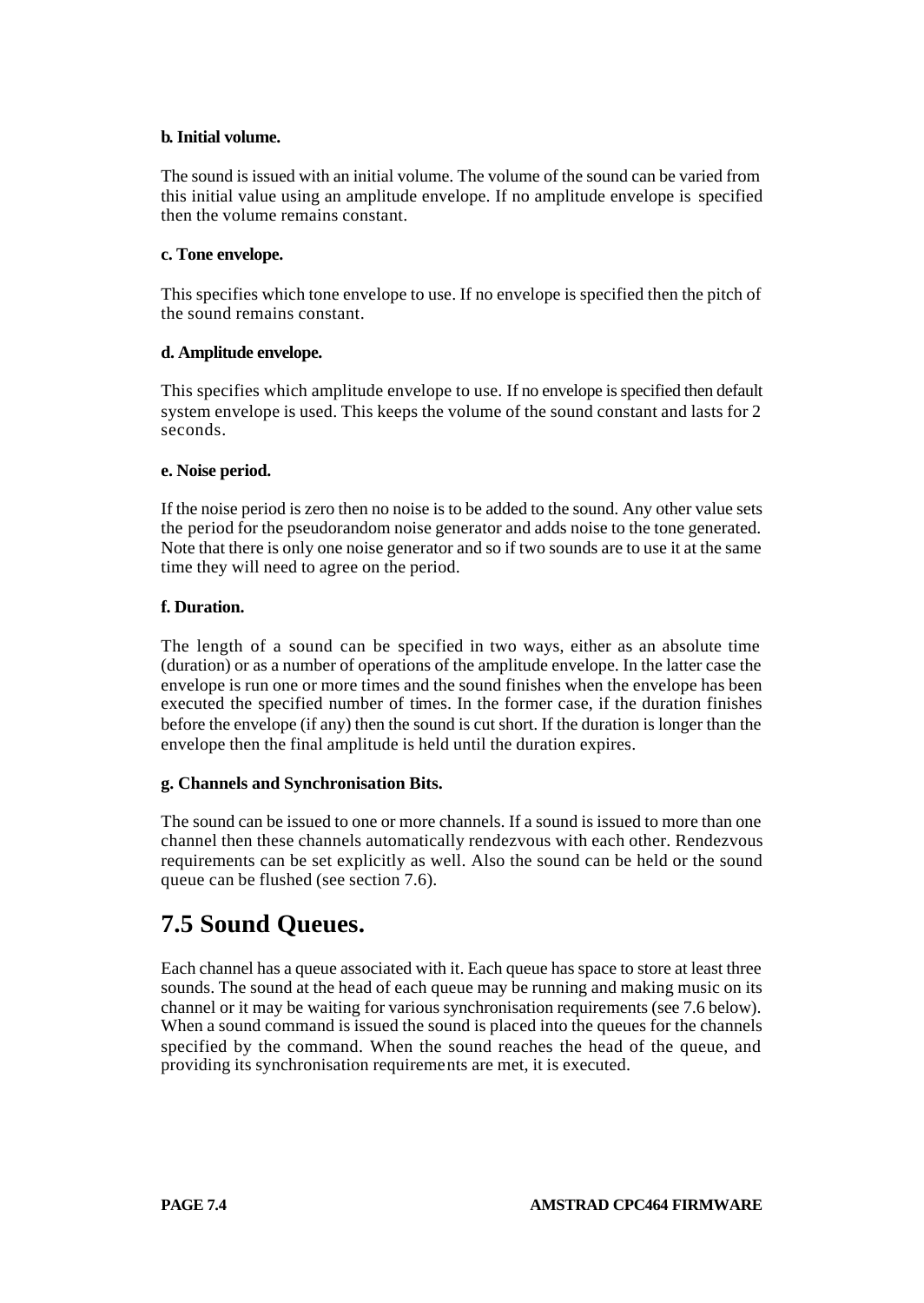If a sound that has the flush bit set is put into a queue then all sounds queued for that channel are discarded and any executing sound is stopped immediately. Thus a sound with the flush bit set will move to the head of the queue immediately and may commence execution.

A routine (SOUND CHECK) is provided to test the status of the sound at the head of a queue and to determine how much free space is in a queue. It is also possible to set up a sound event for each queue (by calling SOUND ARM EVENT). This synchronous event is 'kicked' when the queue has a free space in it. The sound event mechanism allows the generation of sound to be carried on as a background task whilst some other action is being carried out.

## **7.6 Synchronisation.**

There are two mechanisms to allow sounds on different channels to be synchronised. These are holding sounds and rendezvous. The purpose of synchronisation is to ensure that sounds start simultaneously. For example, a simulation of an instrument might use one channel to generate the fundamental note and another channel to generate the harmonics of the note. The synchronisation mechanism, particularly rendezvous, may be used to ensure that the fundamental and the harmonic sounds start exactly together.

A sound can be specified to be held when it is issued. This means that when it reaches the head of the sound queue it is not executed immediately. Instead it waits until it is explicitly released (by calling SOUND RELEASE) before it starts execution.

A sound can have rendezvous requirements set on it when it is issued. If a sound is issued to more than one channel then these channels all set rendezvous with each other automatically. When a sound with a rendezvous set reaches the head of the sound queue it is not executed immediately. Instead it waits until sounds with matching rendezvous requirements reach the head of their sound queues. Only when all rendezvous sounds are found to be present and ready to run do they start.

For instance, a sound on channel A marked to rendezvous with a sound on channel B will not start until a sound on channel B marked to rendezvous with channel A is ready to start - and vice versa! If a sound is ready to start on channel B that is not marked to rendezvous with channel A then it starts but the sound on channel A continues to wait for its rendezvous.

### **7.7 Holding Sounds.**

It is possible to stop a sound while it is executing by calling SOUND HOLD. This will stop a channel making any sound and will save the state of the sound. The sound can be restarted from where it was held by calling SOUND CONTINUE. However, if a hardware envelope was running when the sound was held then it is impossible to predict the effect of restarting the sound. The hardware envelope may or may not continue from where it was held.